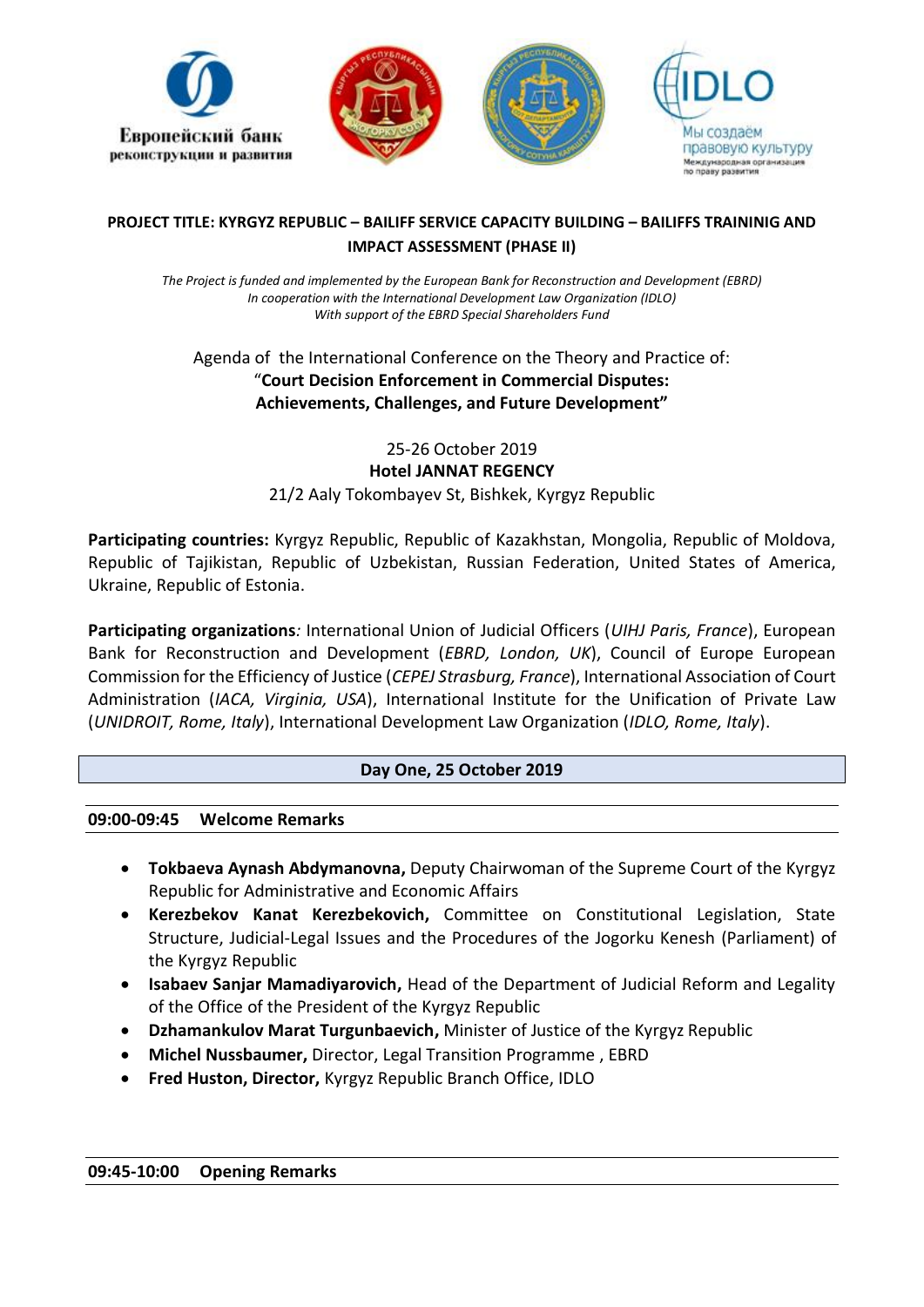• **Kubanychbek Kapalov,** Director of the Court Department under the Supreme Court of the Kyrgyz Republic

**10:00-11:30 Session I: The Role of Court Decision Enforcement Systems in Contributing to Economic Development and Stability**

### **Moderator:**

• **Michel Nussbaumer,** Director, Legal Transition Programme, EBRD

### **Speakers:**

### **Kyrgyz Republic**:

- **Kalmakov Stalbek Amanatovich**, State-Secretary of the Court Department under the Supreme Court of Kyrgyz Republic
- **Kim Tatyana Mihaylovna,** Chairwoman of the Board of "Chamber of Tax Consultants of the Kyrgyz Republic"
- **Batbold Batdemberel,** Head of the Debt Collection and Enforcement of Banks and Financial Institutions, Mongolia
- **Shapieva Diana Borisovna,** Deputy Head of the Legal Department of the Federal Bailiff Service, Russian Federation
- **Jos Uitdehaag,** Council Secretary, International Union of Judicial Officers
- **Burhanov Nasim Eshondadaevich,** Head of the Department of Legal Support and International Legal Relations, Compulsory Enforcement Bureau under the Prosecutor General, Republic of Uzbekistan.

*Presentations followed by an open discussion.*

### **11:30-12:00 Coffee Break**

**12:00-14:00 Session II: Strategies for Optimization of Court Decision Enforcement Officers' Actions in Commercial Disputes, including the Enforcement of Foreign Judicial Decisions**

### **Moderators:**

- **Veronica Bradautanu**, Legal Counsel, Legal Transition Programme, EBRD
- **Fred Huston, Director,** Kyrgyz Republic Branch Office, IDLO

**Speakers:**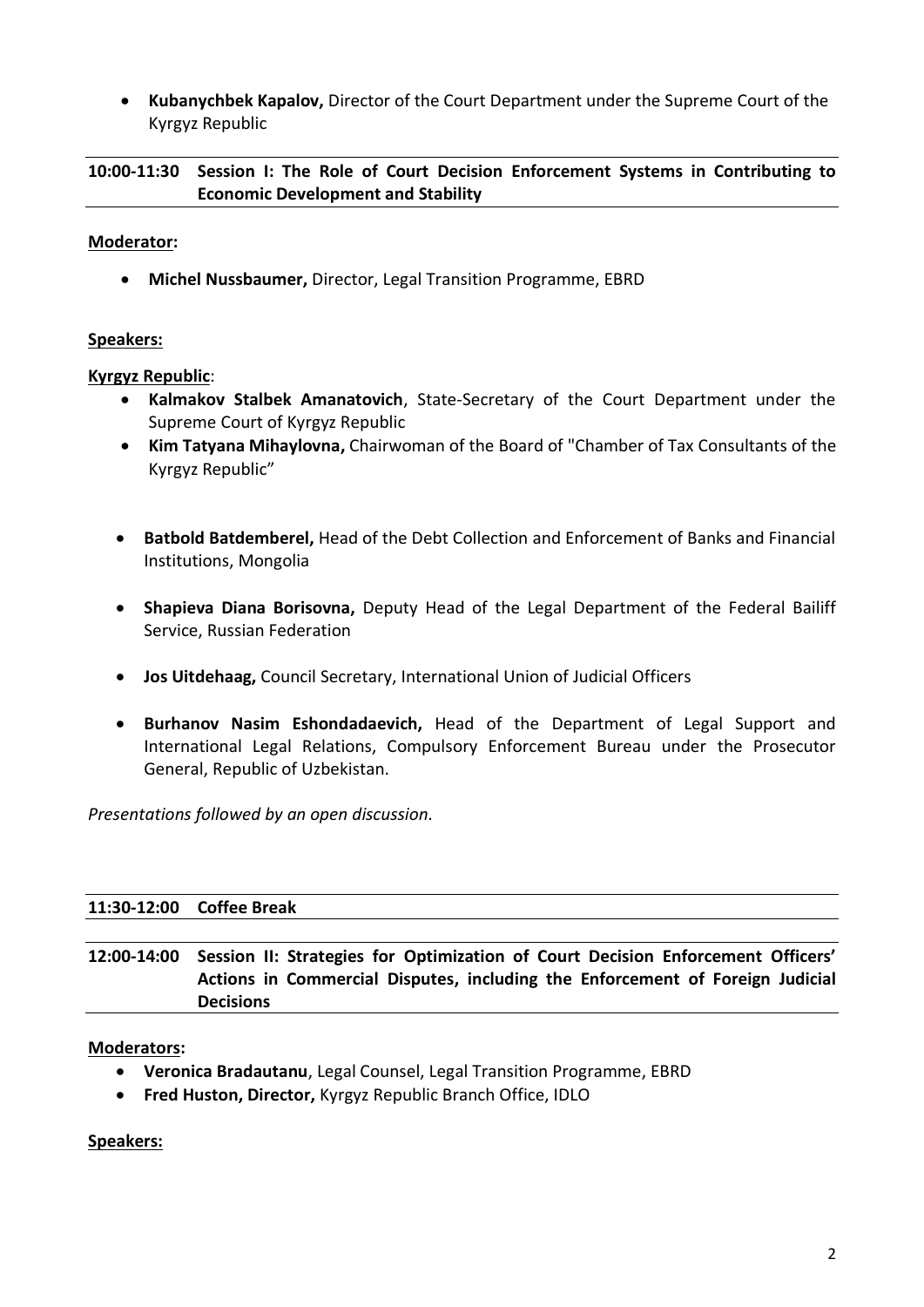- **Moinokov Maksat Janybekovich**, Head of the Department for Enforcement of Judicial Acts of the Court Department under the Supreme Court of the Kyrgyz Republic
- **Tashtemirov Abdulhakim Mamatkulovich,** Head of the Issyk-Kul regional department of the Court Department under the Supreme Court of the Kyrgyz Republic

**Dmitrii Novicov,** Bailiff, Republic of Moldova

- **Tatjana Afanasieva,** The Estonian Chamber of Bailiffs and Trustees in Bankruptcy, Republic of Estonia
- **Nurlan Alymbaev,** Advisor, IDLO, Kyrgyz Republic

*Presentations followed by an open discussion.*

**14:00-15:00 Lunch**

**15:30-16:30 Session II: Strategies for Optimization of Court Decision Enforcement Officers' Actions in Commercial Disputes, including the Enforcement of Foreign Judicial Decisions** *(continue)*

### **Moderators:**

- **Veronica Bradautanu**, Legal Counsel, Legal Transition Programme, EBRD
- **Fred Huston, Director,** Kyrgyz Republic Branch Office, IDLO

# **Speakers:**

- **Baetov Ayaz Batyrkulovich,** Director of Centre for the Judicial Representation of the Kyrgyz Republic
- **Maychiev Shamaral Yusupovich,** Chairman of the International Arbitration Court under the Chamber of Commerce and Industry of the Kyrgyz Republic

*Presentations followed by an open discussion.*

# **16:30-17:30 Meeting between representatives of the Supreme Court (SC) of the Kyrgyz Republic (KR) and Court Department under the SC of the KR with the representatives of participating international organizations:**

International Union of Judicial Officers, Council of Europe European Commission for the Efficiency of Justice, European Union of Judicial Officers, International Association of Court Administration, International Institute for the Unification of Private Law, European Bank for Reconstruction and Development, International Development Law Organization.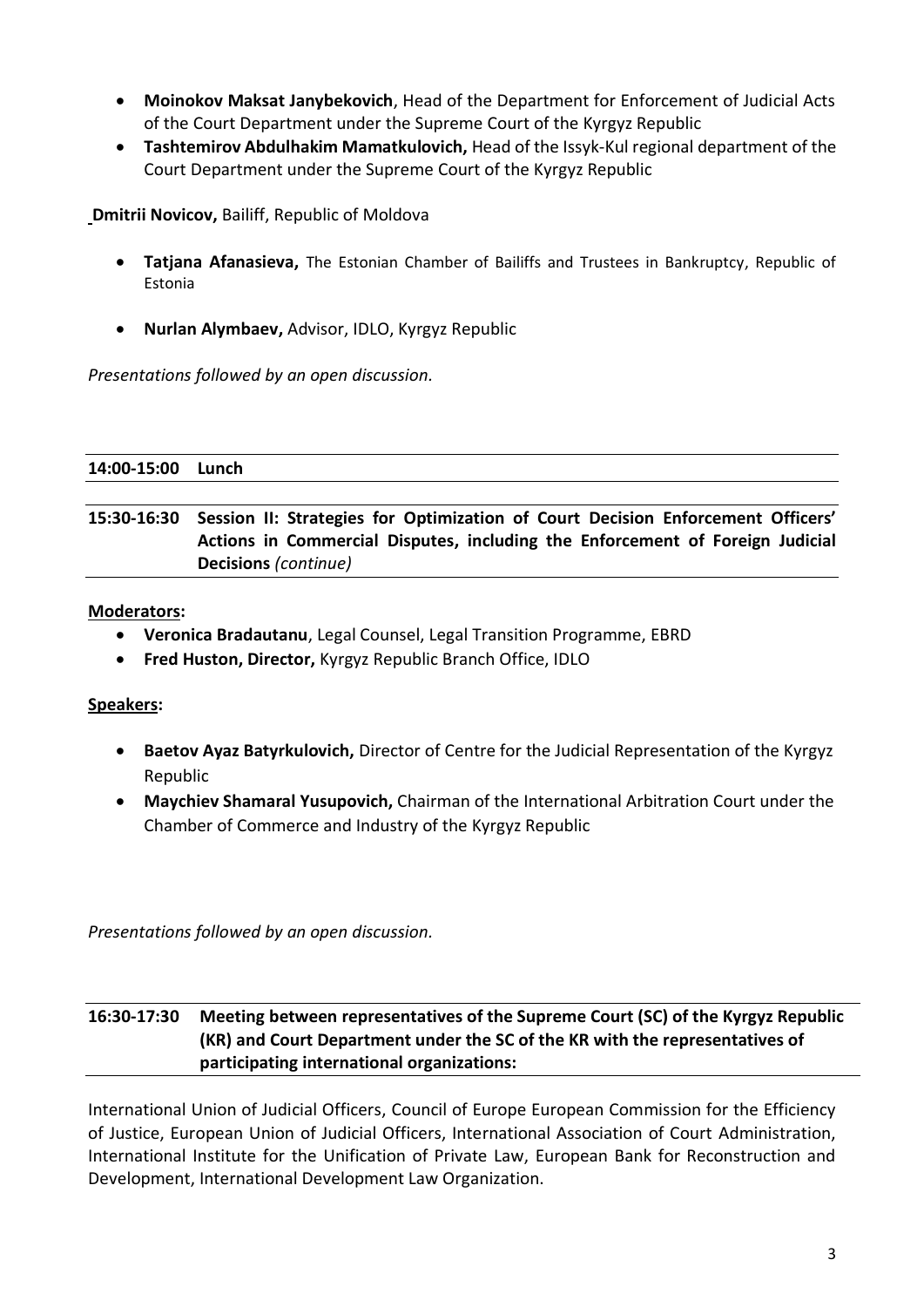### **Moderator:**

• **Tokbaeva Aynash Abdymanovna,** Deputy Chairwoman of the Supreme Court of the Kyrgyz Republic for Administrative and Economic Affairs

| 18:00 | <b>Official Reception (by invitation only)</b> |
|-------|------------------------------------------------|
|       |                                                |

**Day Two, 26 October 2019**

#### **09:30-11:00 Session III: Automatization and Digitization of Court Decision Enforcement**

### **Moderator:**

• **Boronbaeva Dilfuza Salimovna,** Judge of the Supreme Court of the Kyrgyz Republic

### **Speakers:**

• **Tatjana Afanasieva,** Bailiff, Estonian Chamber of Bailiffs and Trustees in Bankruptcy, Republic of Estonia

#### **Ukraine:**

- **Oleksandr Matsapura,** Legal Counsel, state enterprise Prozorro, Ukraine
- **Victor Kessler,** Deputy Head of the Project "EU Rule of Law", GIZ
- **Kan Anton Valerievich,** Short-term Expert of the EU Project, "Rule of Law in the Kyrgyz Republic"
- **Sovetbek Yrysbek,** Head of the Department of the Information Technology Agency "Adilet Sot", under the Court Department (SC of KR)
- **Victor Albrecht,** Expert, International Development Law Organization (IDLO)
- **Moldajanova Laura Muslimovna,** Head of the Department for the Control and Organization of Activities of State Bailiffs, Republic of Kazakhstan

*Presentations followed by an open discussion.*

### **11:00-11:30 Coffee Break**

# **11:30-13:00 Session IV: Open Discussion and Exchange on Current Issues in Court Decision Enforcement**

### **Moderator:**

• **Margarita Meldon,** Regional Program Manager, Eastern Europe and Central Asia Programs, IDLO

### **Speakers:**

• **Marc Schmitz**, President, International Union of Judicial Officers